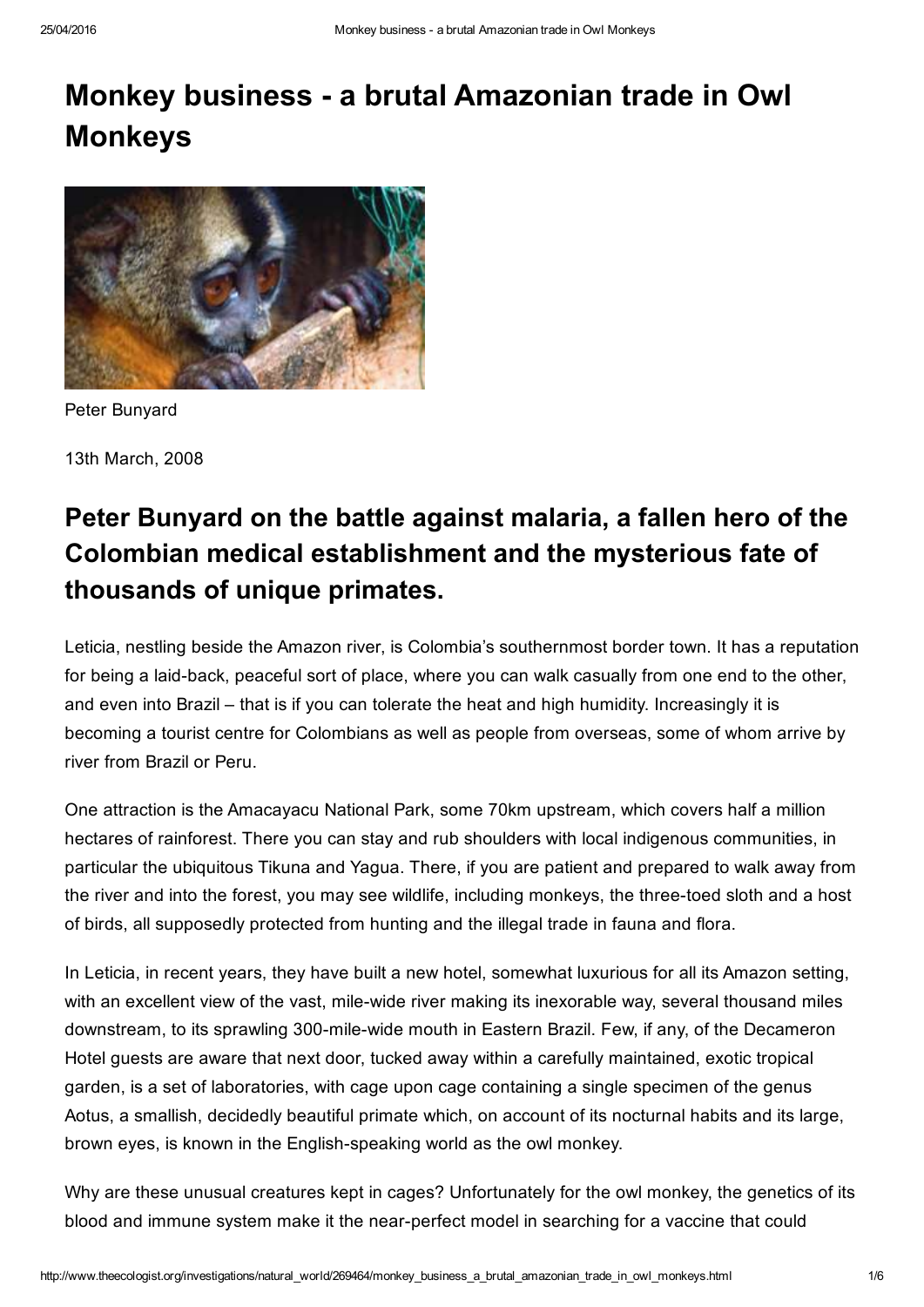prevent humans suffering from infectious diseases such as malaria and tuberculosis. As a result, it has been in demand in laboratories throughout the world, not least in Europe and the United States.

Captive breeding programmes have had limited success and are costly to maintain; for that reason the siting of a laboratory close to the rainforest – so animals can be 'harvested', supposedly in pace with natural reproduction – would seem to make sense. And since the Amazon's indigenous peoples are masters at hunting and tracking primates, it is they who supply the Leticia laboratory, the Amazon wing of FIDIC (the Immunological Foundation of Colombia), with its subjects.

## The scourge of malaria

Shouldn't we be grateful for a God-given creature that can help us find a way to combat such a deadly and debilitating disease as malaria? Each year in Africa more than a million children below the age of five die of this disease – one every 30 seconds. As many as 500 million people are infected worldwide, and the deaths may run into several millions; moreover malaria is spreading as global warming takes hold. According to the World Health Organization (WHO), in countries where malaria is endemic the expenditure on treatment may cost as much as 40 per cent of annual public health expenditure. Who would deny the effort, at whatever cost, to look for a means to prevent it?

The problem is that there has never been a successful malaria vaccine. Indeed, the failure to find a cure is an ongoing embarrassment to medical science. Anti-malarial drugs are generally toxic (as the recent withdrawal of Lapdap has shown) and if taken for extended periods of time can damage the liver. Drugs such as Larium (mefloquine) even have dangerous psychological effects. Certainly not an option for young vulnerable children.

Nor is the situation helped by modern travel and the taking of prophylactic doses of antimalarials for the thousands of tourists visiting mosquito-prone areas. Plasmodium, the malaria parasite, quickly evolves resistance and, in a matter of years, one drug has to replace another that has lost its efficacy.

Of course testing of new drugs invariably involves animal experimentation. Few in Colombia have questioned the use of primates in medical research, any more than they do in the US or Europe. But over the past few years, people in Colombia, including primatologists and animals rights activists, have begun to look more closely at the 'monkey business' of using wild animals – indeed, any animals – for research, however philanthropic the aims.

Colombia is a country where malaria, including the virulent Plasmodium falciparum, is prevalent, especially in the Pacific coast Chocó region, and the idea of a synthetic vaccine that would help not only

Colombians, but also people in other parts of the planet, certainly took the fancy of an ambitious Colombian medical investigator, Manuel Elkin Patarroyo. He has spent more than 25 years looking for a vaccine that would confer protection against malaria on those at risk from the disease. The advantage he has had over investigators in Europe and the US is that his test organism is native to, and thus readily available in, his part of the world.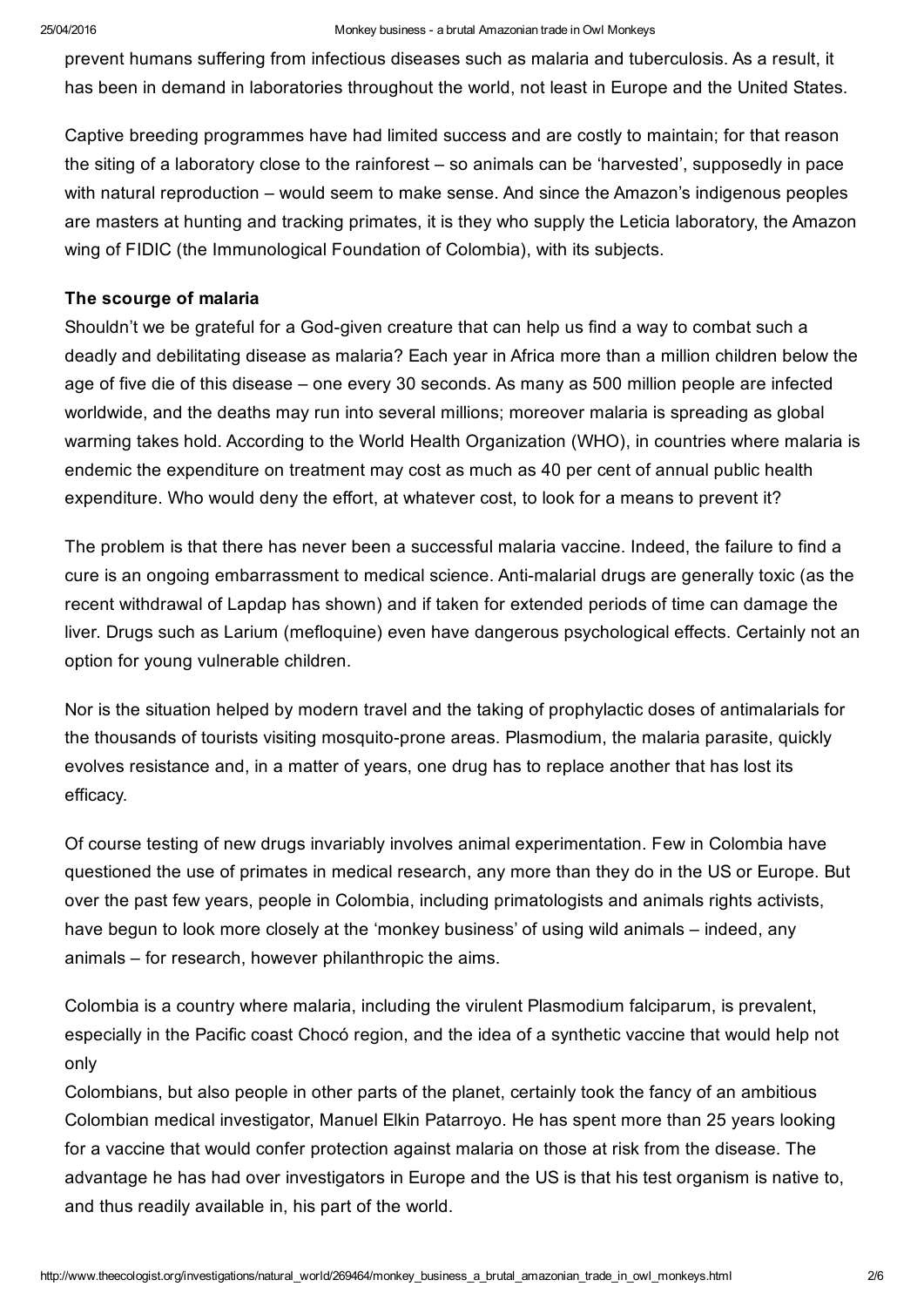Some 20 years ago, after extensive tests on the owl monkey, Patarroyo synthesised his vaccine, SPf66. After trials in Colombia and Tanzania, he claimed it conferred protection from malaria on 40 per cent of the population – a rate of non-infection that was not so different from what might be found in an unvaccinated population, his critics observed.

Despite that, in 1994, in Spain, Patarroyo was awarded the Prince of Asturias Award for Technical and Scientific Research, on which occasion he proclaimed, 'I have marked the territory and my vaccine is a landmark in the history of parasitology', unblushingly observing that had he not been a Colombian but a scientist from the US or Europe he would by then have received the Nobel Prize. He went on to silence the critics who believed he was in the business of creating a vaccine for his own gain by handing all rights for the use of his SPf66 vaccine over to the WHO.

The WHO put Patarroyo's vaccine to the test in Gambia and Thailand but obtained disappointing results. Its creator responded that the vaccine used – manufactured in the USA – was not the same as he had developed.It was found to contain a higher proportion of the active principal ingredient, but the Colombian Institute of Tropical Medicine got results that were no better using vaccines from Patarroyo's own lab, the Institute of Immunology at the San Juan de Dios Hospital in Bogotá, to carry out epidemiological tests in Vigía del Fuerte in the Chocó.

# How many monkeys?

In justifying his use of the owl monkey in the Leticia lab, Patarroyo states not only that the animals do not suffer, but also he gives them five-star hotel treatment. He says none of the monkeys has died in captivity; moreover that their stay is a relatively short one and after they have served their purpose that they are rehabilitated and set free in the forest.

The actual registry of what happens to the animals in the lab gives the lie to Patarroyo's claim that no animals have died in captivity. Between January and June in 2005, as many as 76 owl monkeys died: 26 from malaria, 15 from pneumonia, nine from malnutrition and four from diarrhoea. Photographs have also come to light showing animals in a deplorable state, with some dead in their cages and others,

having lost all their fur, barely able to stand.

As a result of the picture emerging from the Leticia lab, María Constanza Moreno, the legal representative of the federation of groups defending Colombia's natural environment (Federación de Entitades Defensores de Animales y Medio Ambiente de Colombia), has charged Patarroyo with violating Colombia's laws regarding the exploitation of natural resources; with unlicensed experimentation on animals; with failing to ensure the wellbeing of captive animals; with indiscriminate hunting of research specimens; with forest destruction and, finally, with failing to set up, or at least promote, a committee that deals with the ethical use of experimental animals.

In supporting her demand for a court hearing, Moreno refers to a video tape taken in 2003, which shows Peruvian and Brazilian Indians selling monkeys under the cover of night to staff in Patarroyo's Leticia lab. The Indians know full well what they are doing is contrary to the laws of Brazil, Peru and Colombia. They know too, if caught, to deny any connection to Patarroyo. In fact, he has told them he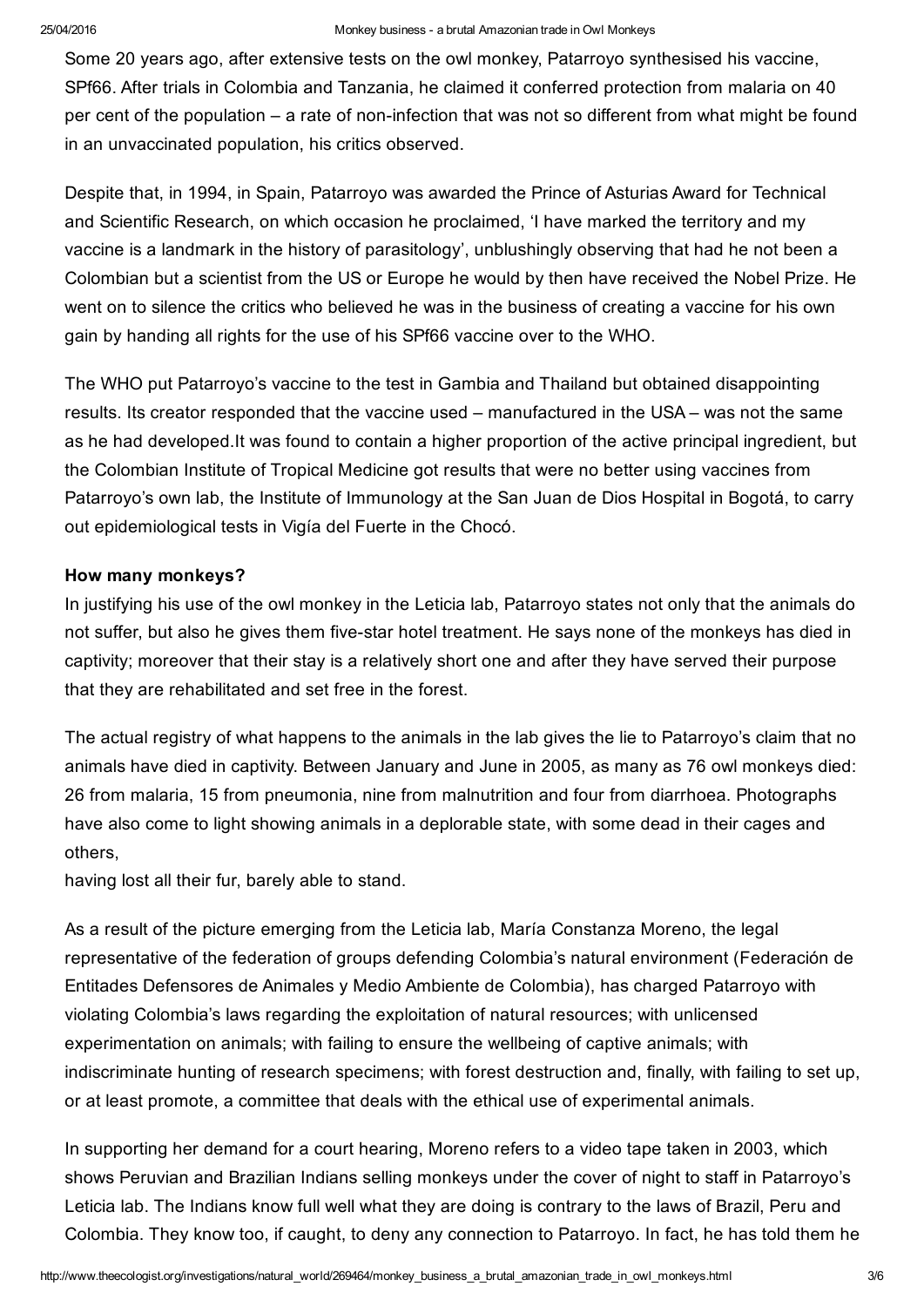will take no responsibility and they must stand on their own. That's why he pays them well, £12 per live animal – not bad money in that part of the world.

Over 25 years of the Leticia lab's existence, thousands of animals have been handed over to Patarroyo, with no clear idea of where they come from nor what happens to them once he has dispensed with them. In October last year, according to Cambio (22 November 2007), the Colombian Newsweek, a group of 15 Tikuna Indians spent five hours on the river to deliver 120 owl monkeys, all of which had been captured on the Peruvian side of the Amazon.

Meanwhile, Patarroyo has requested authorisation for 1,600 more monkeys so he can continue his research during 2008. The authority concerned, CorpoAmazonía, the council for Colombia's Amazonas department, gave its approval despite knowing of abuses against animals and the laws of Colombia and its neighbours, not least of which deems it illegal to trade in wild animals. In fact, Colombia has signed up to all the relevant international laws, and the 1964 Declaration of Helsinki clearly states 'sufficient attention must be paid in any scientific investigation to those factors that could prejudice the natural environment. In addition, the wellbeing of any animals used in experiments must be assured.'

Contrary to all that, according to Marcela Ramírez, director of the network for protecting the environment and wildlife, the environmental authorities of Colombia have looked the other way so as not to impede Patarroyo in his ambition to be among the first to produce a viable vaccine for malaria.

'The lack of any institutional regulation of Patarroyo's activities is truly shamemaking,' she says. 'He has managed to sell an image of his importance as a medical scientist dedicated to finding an effective malarial vaccine, which finds its way right to the presidential palace.'

Though rather late in the day, the scientific community has begun to react to these fundamental irregularities in the activities of the Leticia lab, and on 1 December 2007, the Colombian Association of Primatology stated its concern that nothing was known of the fate of thousands of monkeys that Patarroyo had used over 25 years of research.

'We have received no data from CorpoAmazonía, the department responsible for the fate of the primates,' said the Association. 'Moreover, Patarroyo does not have any licence from either Brazil or Peru for fomenting the trade in animals from their countries. That is illegal in Colombia and no less internationally. It is regrettable that CorpoAmazonía appears to have been a willing accomplice in such illegal activities. That surely cannot help the situation with regard to Colombia's standing in terms of its international responsibilities.

'We are also concerned that Patarroyo and his group of scientists have freed animals that have been inoculated with Plasmodium. Contact between those animals and local wild populations could lead to the spread of disease. The human population could also be at risk. We have no information on the "freed" animals, how many and where, and CorpoAmazonía refuses to enlighten us.'

The primatologists are also worried that the extraction rate is far higher than the population of Aotus can sustain. 'The owl monkey is relatively widely dispersed in its natural environment, living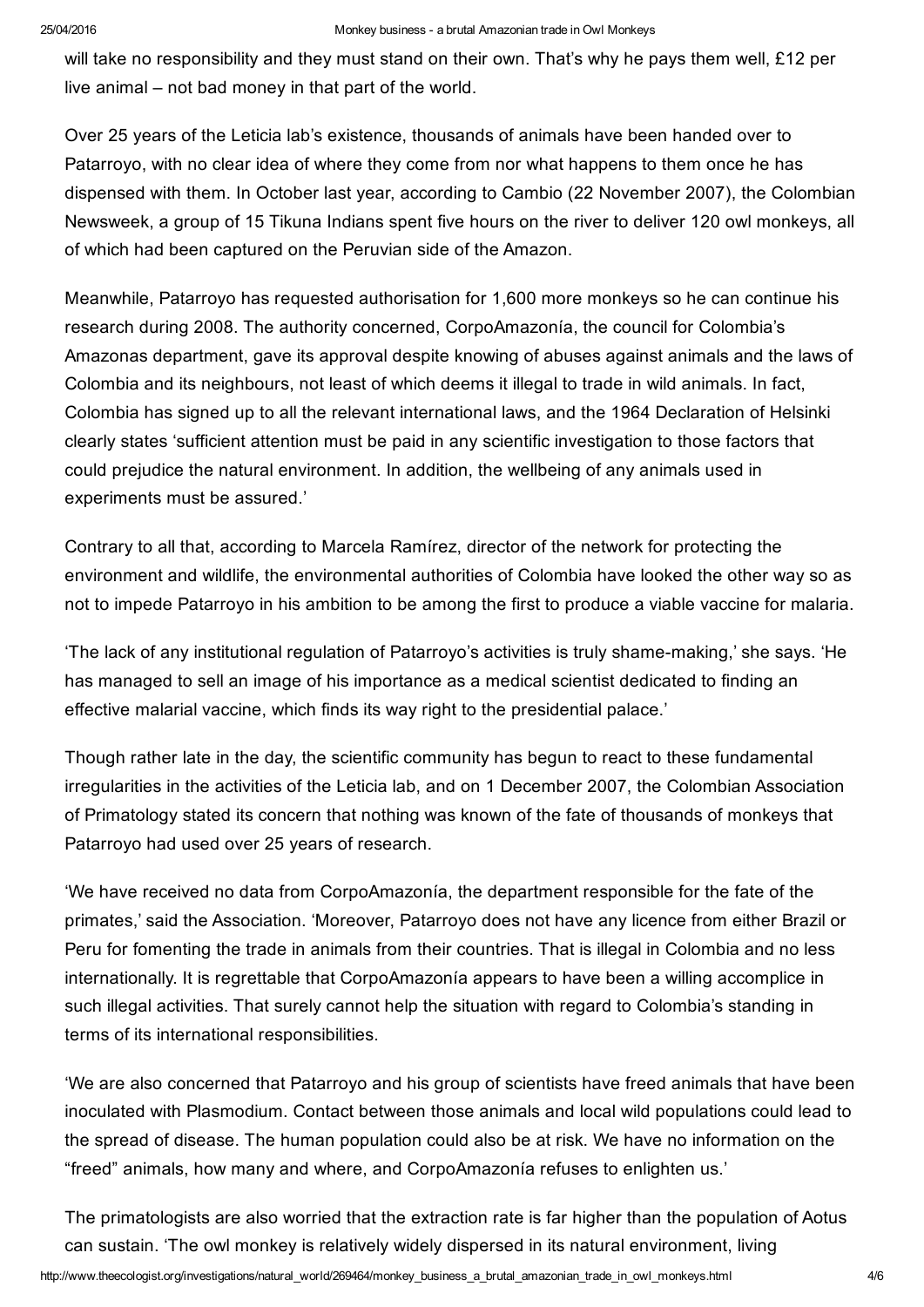monogamously and therefore in small family groups. It takes at least three years for an animal to reach sexual maturity and that is just not enough to enable the population to recover.'

### A successful vaccine?

Patarroyo has failed, it would seem, to produce a viable vaccine against malaria, despite the untold suffering of the thousands of owl monkeys involved in his trials. Other research establishments appear to be making some headway approaching the problem of malaria from less traditional angles.

Most vaccines work by stimulating the body to produce antibodies against disease. This approach does not work against the malaria parasite once it has invaded liver cells, where it continues to divide with relative impunity and provide a source of infection. The Malaria Vaccine Trials Group in Oxford, based at the university, has focused on generating vaccines that rely on boosting a strong T-cell lymphocyte immune response against the very same liver cells harbouring the parasite. Human trials are ongoing in areas in Africa where malaria is endemic.

Medical research can and should turn away from using primates such as the owl monkey and find what they need from in vitro studies of human cells and from human volunteers.

Whether or not Patarroyo ends up in court to face the serious charges against him is still to be decided, but the publicity surrounding the case against a man considered a Colombian superstar may at least lead authorities such as CorpoAmazonía to think again before blithely giving their consent, in the name of progress, to more cruel and unnecessary tests on animals.

#### Animal testing – why not?

Several published studies show that animal testing can only correctly predict human reactions to drugs in 525 per cent of cases. Several drugs deemed safe and effective based on animal testing have later proven ineffective, harmful or lethal to humans. For example:

• Arthritis drug Vioxx appeared safe in animal tests but was withdrawn from the market in 2004 after it caused

140,000 heart attacks and strokes in the US alone.

• Hormone Replacement Therapy lowers the risk of heart disease and stroke in monkeys but significantly increases the risk of these conditions in humans. Further, The Lancet estimated in 2003 that over a decade it had caused 20,000 cases of breast cancer in Britain.

There are numerous other similar examples relating to drugs for these and other diseases and complaints, such as cholesterol, diabetes and various heart conditions – even cancer. There are several reasons for this:

• Every species of animal has a unique genetic make-up, so introduced substances produce different reactions from one species to another.